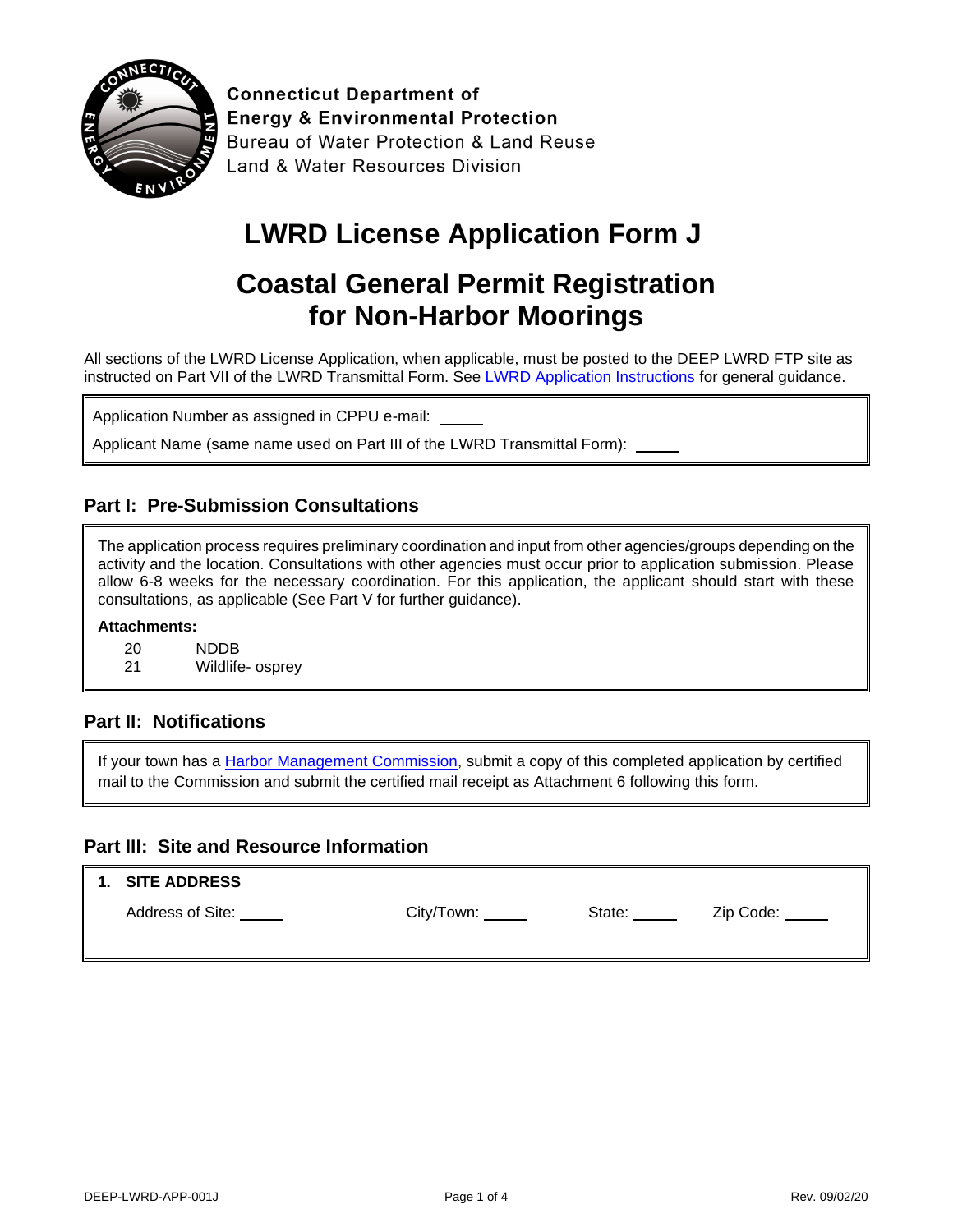### **Part III: Site and Resource Information (continued)**

| 2. | <b>MUNICIPAL ZONING</b>                                                                              |                       | Is the proposed work consistent with municipal zoning requirements?              |                                                                                                                                                                                                                                                 |
|----|------------------------------------------------------------------------------------------------------|-----------------------|----------------------------------------------------------------------------------|-------------------------------------------------------------------------------------------------------------------------------------------------------------------------------------------------------------------------------------------------|
|    | $\Box$ Yes $\Box$ No                                                                                 |                       |                                                                                  |                                                                                                                                                                                                                                                 |
| 3. | WATERBODY/WATERCOURSES/WETLANDS<br>List names of all waters impacted by the proposed activity: _____ |                       |                                                                                  |                                                                                                                                                                                                                                                 |
|    |                                                                                                      |                       |                                                                                  |                                                                                                                                                                                                                                                 |
| 4. | <b>INDIAN LANDS</b><br>No                                                                            |                       |                                                                                  | Is the activity that is the subject of this application located on federally recognized Indian lands? $\square$ Yes $\square$                                                                                                                   |
| 5. | <b>CONSERVATION OR PRESERVATION RESTRICTIONS</b><br>restriction area?                                | ∣∣ Yes<br>l I No      |                                                                                  | Will the activity which is the subject of this application be located within a conservation or preservation                                                                                                                                     |
|    | Attachment 8.                                                                                        |                       |                                                                                  | If yes, provide proof of written notice of this application to the holder of such restriction, and/or or a letter from<br>the holder of such restriction verifying that this application is in compliance with the terms of the restriction, as |
| 6. | <b>LICENSE HISTORY</b>                                                                               |                       | USACE which authorized work at the site, and the names to whom they were issued. | Indicate the number and date of issuance of any previous state permits or certificates issued by DEEP or                                                                                                                                        |
|    | License/Permit/COP<br><b>Authorization Number</b><br>and Name of Agency                              | Date<br><b>Issued</b> | Name of Permittee/<br>Certificate Holder                                         | <b>Brief Description of</b><br><b>Work Authorized</b>                                                                                                                                                                                           |
|    |                                                                                                      |                       |                                                                                  |                                                                                                                                                                                                                                                 |
|    |                                                                                                      |                       |                                                                                  |                                                                                                                                                                                                                                                 |
|    |                                                                                                      |                       |                                                                                  |                                                                                                                                                                                                                                                 |
| 7. | <b>ENFORCEMENT HISTORY</b>                                                                           |                       |                                                                                  |                                                                                                                                                                                                                                                 |
|    | $\Box$ Yes<br>$\Box$ No                                                                              |                       |                                                                                  | Is this application associated with a formal or informal enforcement action that is pending with DEEP?                                                                                                                                          |
|    |                                                                                                      |                       |                                                                                  | If yes, please provide the enforcement action reference number and name of the DEEP staff contact:                                                                                                                                              |
|    | Enforcement Action #:                                                                                |                       |                                                                                  |                                                                                                                                                                                                                                                 |
|    | DEEP Division/Program: _____                                                                         |                       |                                                                                  |                                                                                                                                                                                                                                                 |
|    | <b>DEEP Staff Contact:</b>                                                                           |                       |                                                                                  |                                                                                                                                                                                                                                                 |
|    |                                                                                                      |                       |                                                                                  | If the property was the subject of any historical enforcement actions known to the applicant, explain:                                                                                                                                          |
|    |                                                                                                      |                       |                                                                                  |                                                                                                                                                                                                                                                 |
|    |                                                                                                      |                       |                                                                                  |                                                                                                                                                                                                                                                 |
|    |                                                                                                      |                       |                                                                                  |                                                                                                                                                                                                                                                 |
|    |                                                                                                      |                       |                                                                                  |                                                                                                                                                                                                                                                 |
|    |                                                                                                      |                       |                                                                                  |                                                                                                                                                                                                                                                 |
|    |                                                                                                      |                       |                                                                                  |                                                                                                                                                                                                                                                 |
|    |                                                                                                      |                       |                                                                                  |                                                                                                                                                                                                                                                 |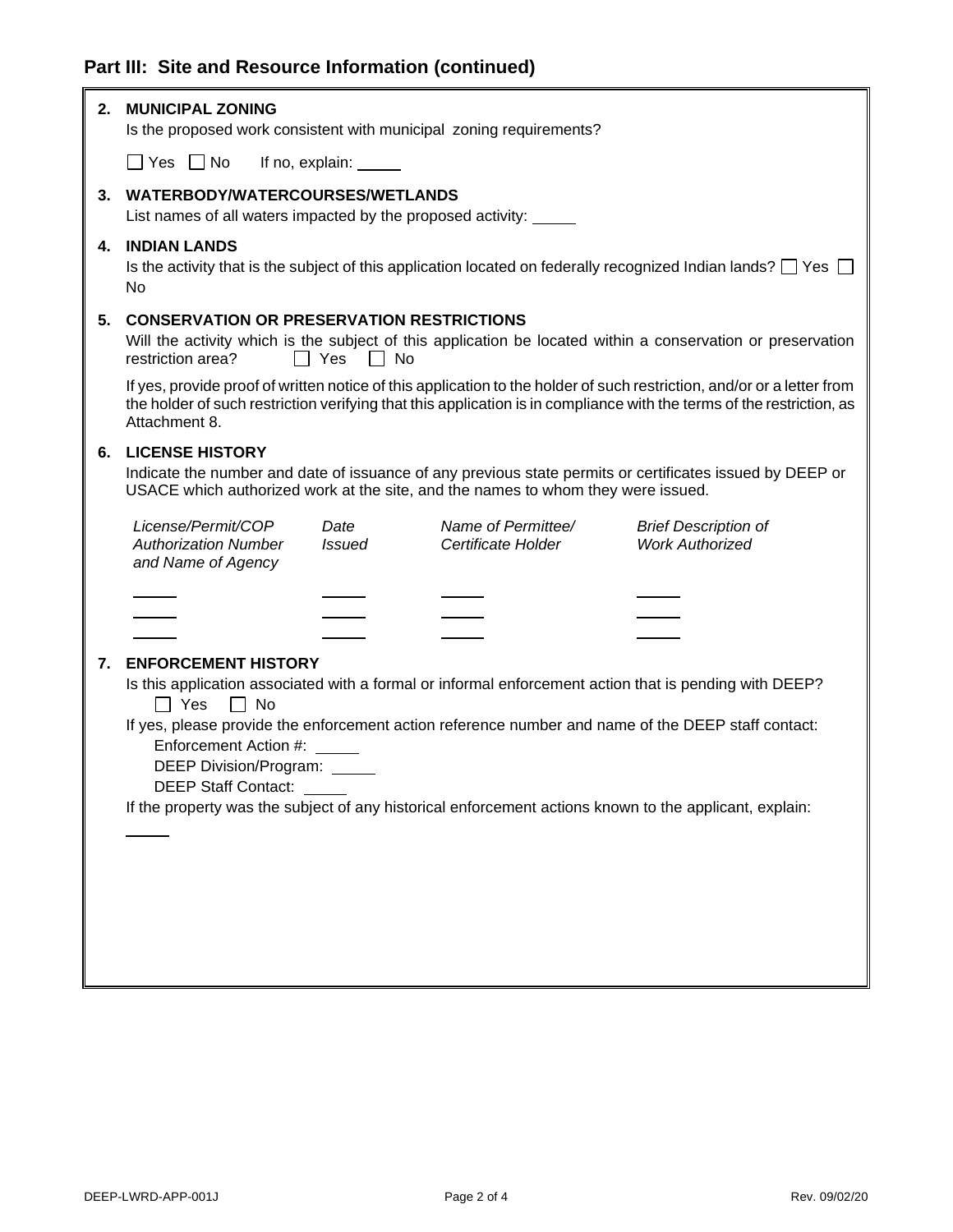#### **Part III: Site and Resource Information (continued)**



#### **Part IV: General Permit Eligibility**

Please confirm Non-harbor mooring eligibility by checking the boxes in the checklist below.

| <b>Confirm</b> | <b>Eligibility Requirements</b>                                                                                                                                              |
|----------------|------------------------------------------------------------------------------------------------------------------------------------------------------------------------------|
|                | The mooring is not in a navigation channel and will not interfere with navigation.                                                                                           |
|                | There is no submerged aquatic vegetation in the vicinity of the mooring.                                                                                                     |
|                | The mooring will be used for recreational boating access with no rental fee.                                                                                                 |
|                | Any mooring buoy is white with a clearly visible horizontal blue band around the circumference of the<br>buoy centered midway between the top of the buoy and the waterline. |
|                | The mooring design consists of one of the following:                                                                                                                         |
|                | • a mooring buoy secured by bottom anchor;                                                                                                                                   |
|                | • a system of mooring lines secured to no more than two pilings or stakes; or                                                                                                |
|                | • a single floating dock unattached to land and not associated with any other docking structure,                                                                             |
|                | which is no more than 100 square feet in area, secured by bottom anchor or by no more than two                                                                               |
|                | pilings or stakes, and seasonally installed and removed.                                                                                                                     |